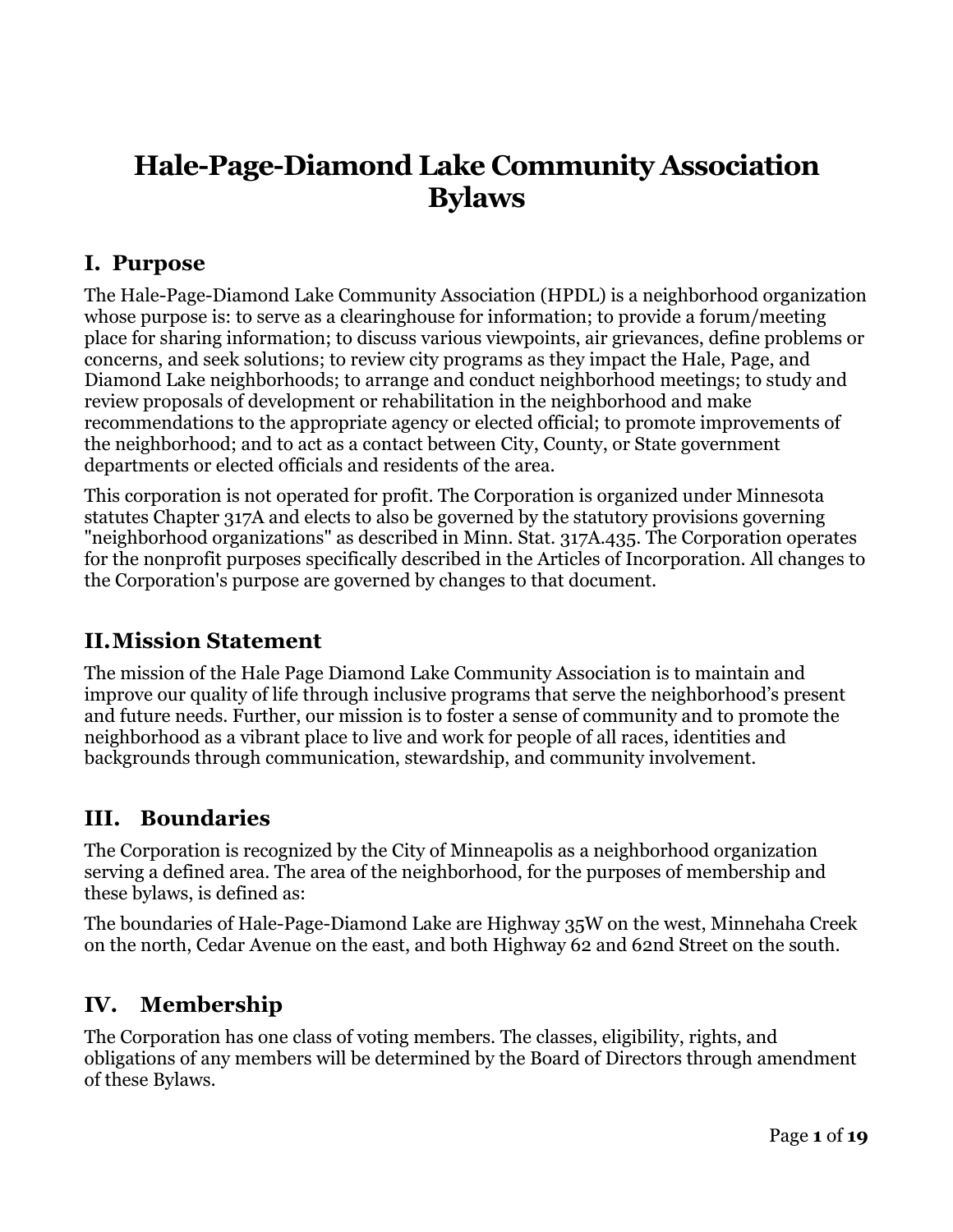### **A. Eligibility for Membership**

Eligibility for membership is defined below as any individual who is at least 18 years old and is:

- **1.** A resident in the neighborhood; or,
- **2.** An owner or business lessee of real property in the neighborhood; or,
- **3.** The designated representative of a nonprofit, educational organization or governmental organization in the neighborhood.

Resident members may use any document of any kind showing the members full name and an address inside the neighborhood; or another member may vouch for one new resident member's eligibility.

Business / property owner or lessee members may use documentation showing real estate ownership and the name of the entity paying property tax at that address, or a copy of the business lease at that address.

Organizational representative members may document their representative status with an official letter from the organization designating the representative by name.

### **B. Member Dues / Fees**

The organization does not charge dues. Voluntary donations to support the Corporation and its activities are encouraged.

### **C. Rights of Members**

The Board governs and voting members have limited voting rights. Each voting member is eligible to cast one vote at the annual meeting of the voting membership as well as one vote in any periodic vote involving the voting membership as required by these bylaws, state law or as authorized by Board action. Members must vote either in person, by U.S. mail, or electronically when authorized by Board action. Voting by proxy is *not* permitted.

### **D. Members Not Financially Obligated**

No member will be personally responsible for any financial obligation of the Corporation.

### **E. Membership Duration**

Once a Corporation Member, Membership will continue in perpetuity as long as the member remains eligible.

### **F. Membership Non-transferable**

Membership in Corporation may not be assigned or transferred in any way.

#### **G. Membership Termination**

All member rights, privileges, and benefits will cease in the event of death or termination of eligibility of the member.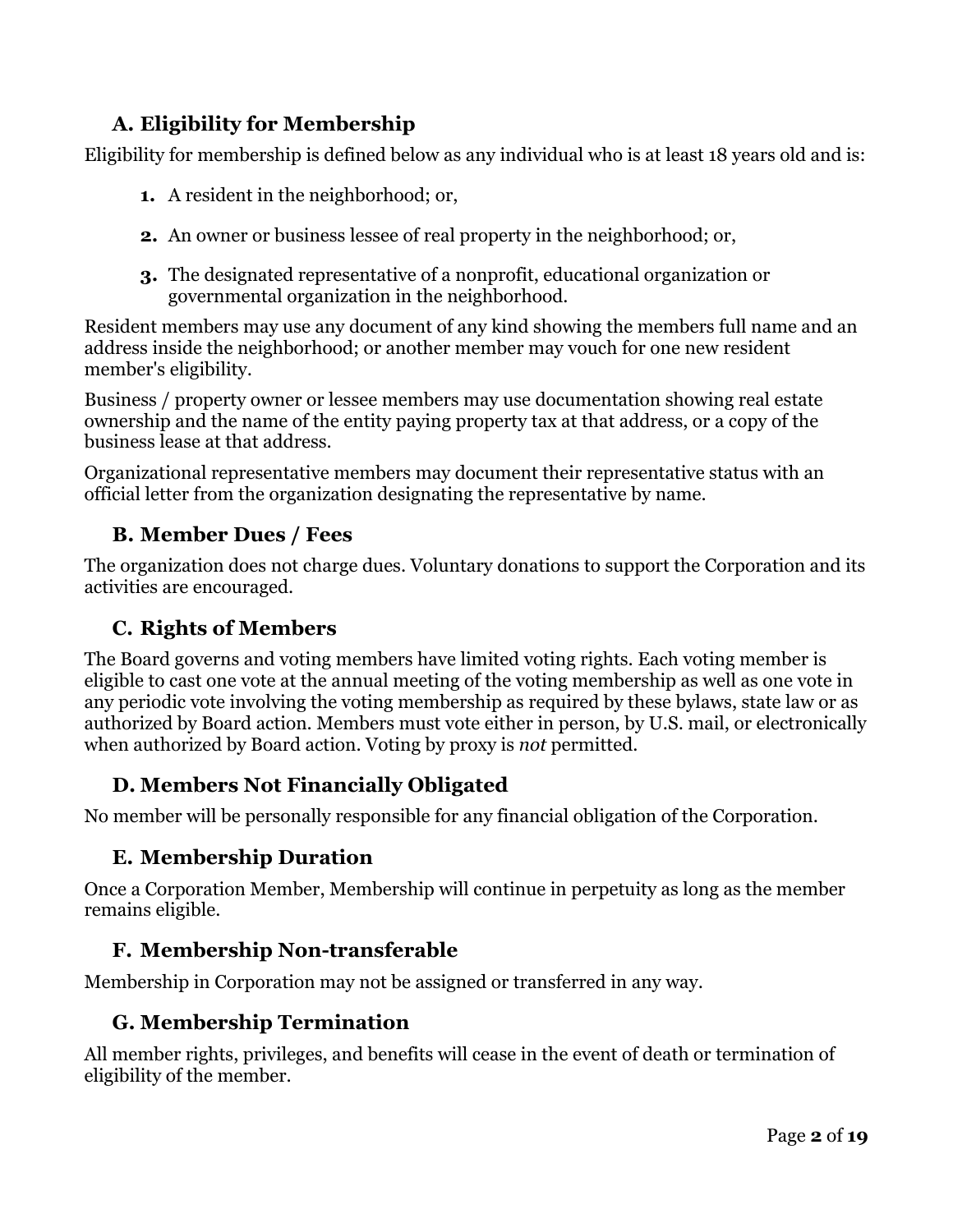### **H.Member Grievance Procedure**

Any voting member may file a formal grievance with the Corporation. Other forms of conflict resolution are encouraged prior to invoking a grievance. All parties should attempt to resolve disputes through dialogue, or informal or formal mediation whenever possible. In the event such efforts are not successful, the process for filing a grievance is as follows:.

- 1. A person with a complaint against the HPDL Community Association, or any of its activities, shall make a complaint in writing. A copy of this procedure will be supplied to the complainant upon receipt of the complaint.
- 2. The Chair of the Board will notify the full Board of Directors of the complaint and the next scheduled meeting of the Board. The Board will determine what is necessary to fully investigate the complaint and prepare a response. An Ad Hoc grievance task force of several Board Members may be convened, if necessary, to gather information, hear testimony, or otherwise provide a full investigation of the complaint. Notification of this procedure will be given to this complainant. The task force will bring its findings to the next scheduled Board Meeting and recommend whether to hold a full Board Hearing.
- 3. If a hearing is deemed necessary, the complainant can bring up to 3 person(s) and materials to support their position or for general personal support. If the complaint is against an HPDL committee or member of a committee, that committee is entitled to be present.
- 4. The Board will hear the complaint with supporting evidence and refuting evidence as appropriate. The Board will then meet in closed session to make their decision on the complaint. The complainant will be notified of this decision.
- 5. If the complaint is still not resolved, HPDL will offer to take it to the Minneapolis Mediation Project or equivalent mediator.

### **I. Meetings of Voting Members**

- **1. Record Date and Membership Roster.** As required by state law, the record date for determining who are the voting members of the Corporation at the time of a voting members meeting will be the day of the meeting. Meaning, eligibility to vote may be determined on the day of any meeting where a member vote will occur, and pre-registration is not required to participate.
- **2. Notice to Members.** As required by state law and Minneapolis grant funding requirements, written notice, including the date, time, and place of the meeting, will be provided at least 21 calendar days in advance of a member meeting. Notice will not be provided more than 30 calendar days in advance of a member meeting. Notice may be provided through any reasonable method designed to give notice to every member with voting rights.
- **3. Regular Member Meetings.** Corporation, if desired, may conduct regular member meetings that will take place on a recurring schedule, the specific date, time, and location of which will be designated by the Board and published to the members.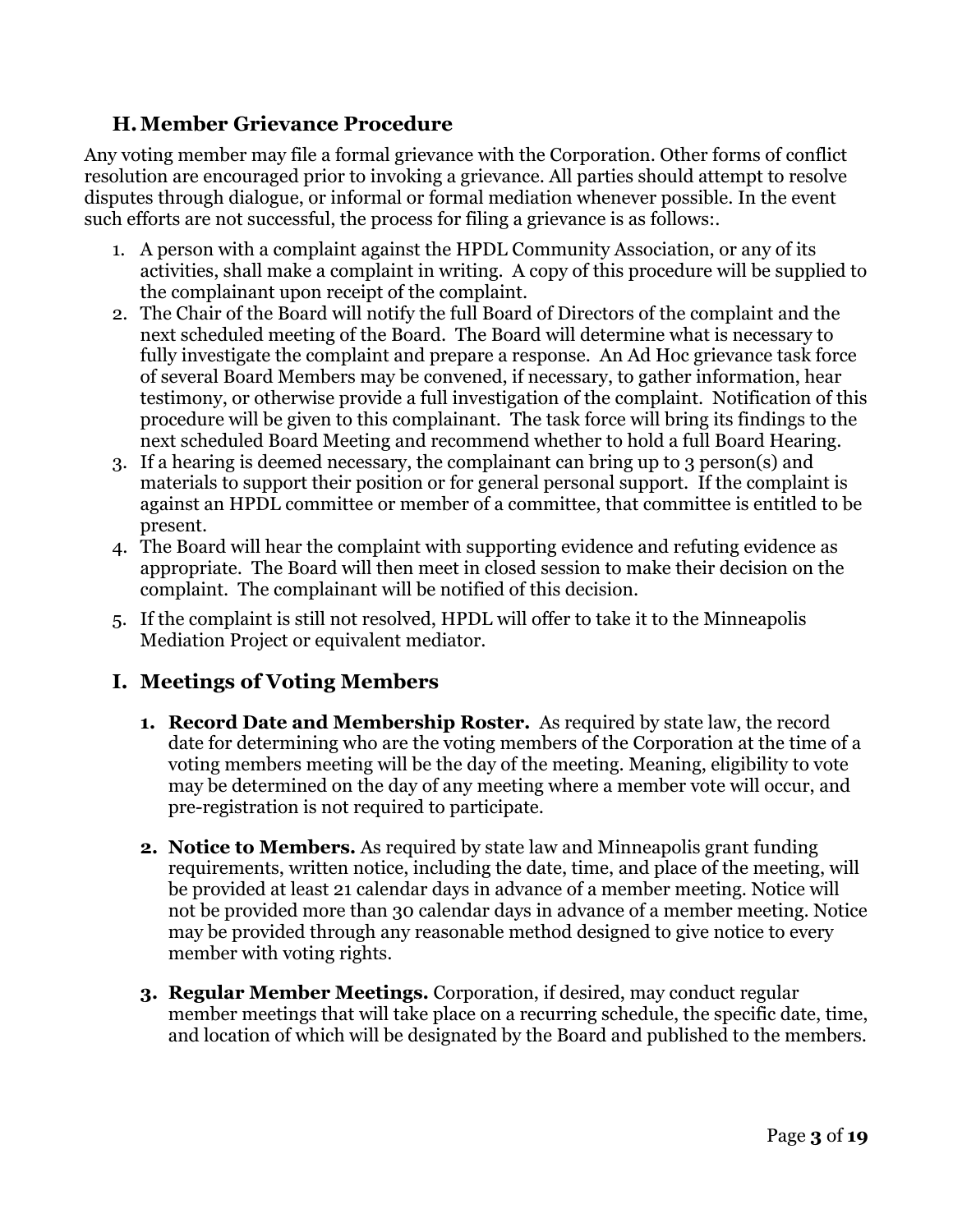- **4. Annual Member Meetings.** An annual meeting will take place once a year on a schedule designated by the Board. As required by state law, there will be a report on the annual activities and financial condition of the Corporation at the meeting and an election to fill open board seats.
- **5. Special Member Meetings**. Special meetings of the members may be called by the President of the Board, 3 members or more members of the Board of Directors, or by a petition signed of 25individual voting members as required by state law. A member petition to call a special meeting must describe the purpose for the meeting and must document the eligibility of all 25 member signatures. The Board will publish a meeting notice for all special meetings. Special meetings will be conducted in accordance with State law. Business transacted at a special meeting is limited to the purposes specifically stated within the written meeting notice. No other business may be conducted.
- **6. Participation by Remote Communication.** Any member meeting, including annual or special meetings, may be held in whole or in part by means of remote communication. When one or more members participate by means of remote communication, the Corporation will implement reasonable measures to:
	- **a.** Verify that each person deemed present and entitled to vote at the meeting by means of remote communication is in fact a voting member; and,
	- **b.** The method of remote communication must provide each member with a reasonable opportunity to participate in the meeting, in real time with the other participants, as required by state law. Participants may be muted for portions of the meeting so long as a reasonable period of time is provided either during or at the end of the meeting for members to participate unmuted.
	- **c.** Voting conducted via remote participation may be conducted online through a third-party service to allow for more inclusive participation.
- **7. Member Meeting Quorum.** A quorum of the members is either 15 of the members entitled to vote at that meeting or 25% of the average number of those in attendance at the three most recent meetings with members in attendance, whichever is less. If a quorum is not present, the meeting may be adjourned and recalled with at least 5 days' written notice provided prior to the new date.
- **8. Member Voting.** All issues to be voted upon will be decided by a simple majority of those present at the meeting in which the vote takes place unless otherwise specified in these Bylaws or by resolution of the Board. All eligible voters may cast one vote. Voting by proxy is *not* permitted. The following decisions in all cases require approval of the voting membership:
	- Election of Directors
- **9. Member Meeting Procedures.** All questions of order with respect to any member meeting will be resolved in an orderly manner that is deemed appropriate by the President. The Corporation is not obligated to follow Robert's Rules of Order.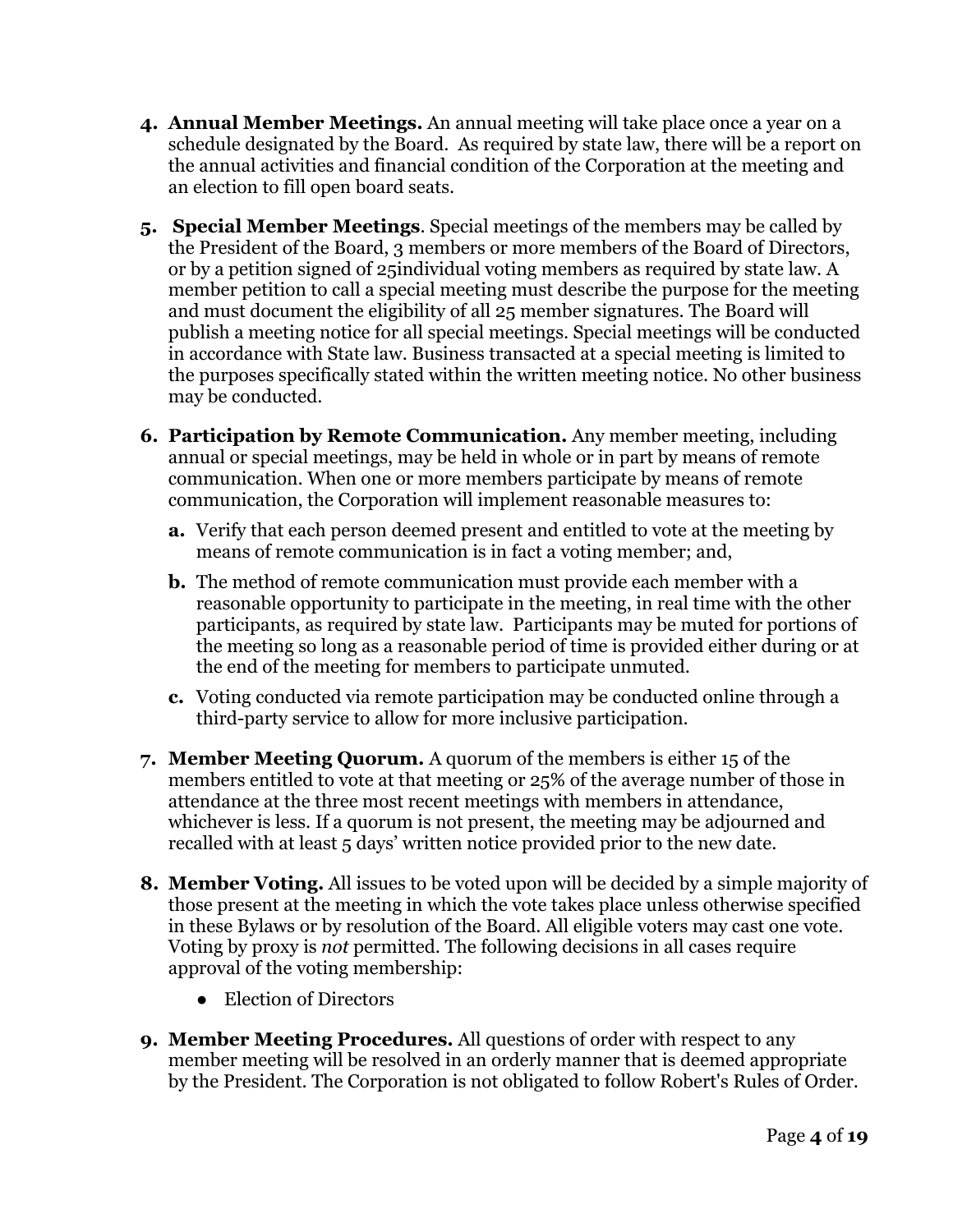- **10. Member Meeting Decorum.** The Corporation will follow best and lawful practices for conducting business at meetings. The Board will exemplify, communicate, and enforce the expectation that meetings be conducted in an orderly and respectful manner. The Board reserves the right to excuse any Director, Officer, member, guest, member of the media, or audience participant exhibiting conduct that is disrespectful or disruptive to meeting proceedings. The board President has the responsibility to require order in a meeting. To that end, the President has the authority to call a Director, Officer, or member to order, and to exclude nonmembers, or to remove any participant from the meeting. Another Officer may serve in the President's capacity if required.
- **11. Member Action Without a Meeting.** Member actions without a meeting is not permitted.
- **12.**Dissolution. Dissolution of the corporation requires a two-thirds  $\binom{2}{3}$  vote of the membership.

# **V. Board of Directors (Governing Body)**

### **A. Board Governing Powers**

In compliance with state law and common law, the Board of Directors will execute the fiduciary duties (duty of care; the duty of loyalty; and, the duty of obedience) to the nonprofit corporation in all aspects of its governance. The Board has all the powers given by state law which are necessary and appropriate for governing the Corporation, including but not limited to the following:

- **1.** Performance of any and all duties imposed upon them collectively or individually by law, by the Articles of Incorporation, these Bylaws, or other written policies and procedures of the Corporation.
- **2.** Appointment and removal of Board Directors & Officers.
- **3.** Oversee the affairs and activities of the Corporation and set policies and procedures.
- **4.** Enter into contracts, leases, or other agreements which are, in the judgment of the Board, necessary or desirable to the delivery and execution of the mission.
- **5.** Acquire, manage, improve, encumber, leverage or dispose of real or personal property, through any lawful method.
- **6.** Oversee the participation in financial transactions such as loans, debt obligations, investments, promissory notes, bonds, deeds of trust, mortgages, pledges, etc.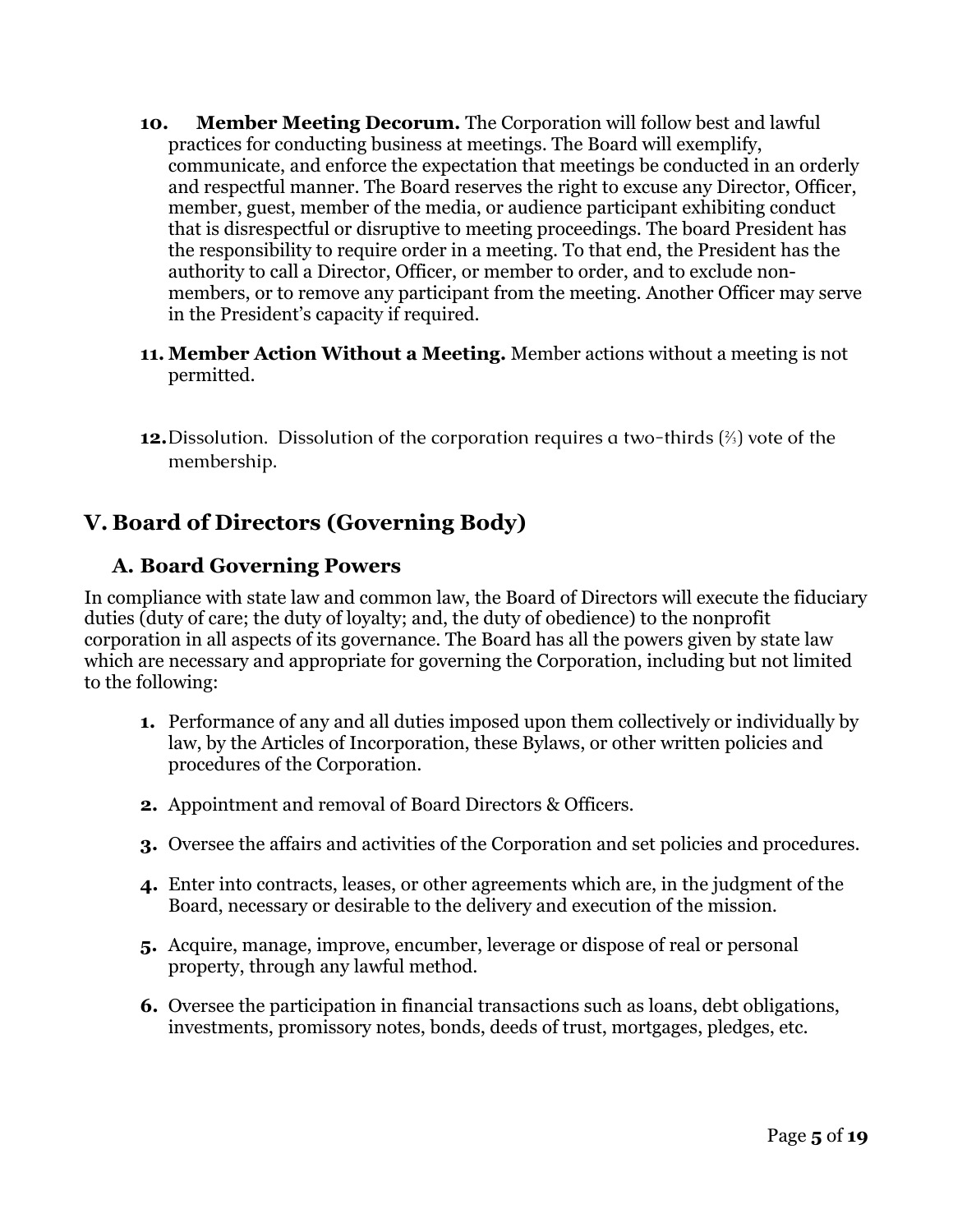- **7.** Indemnify the Directors, Officers, agents, employees, or independent contractors for liability alleged against or incurred by persons in this capacity or arising out of the person's status or obtain insurance for these purposes.
- **8.** Uphold the Bylaws, Policies and Procedures of the Corporation.
- **9.** The Board of Directors may engage in acts that are in the best interests of the Corporation and that are not in violation of state or federal laws or regulations. No Director will have any right, title, or interest in or to any property of the Corporation.

### **B. Board Compensation**

All members of the Board will serve as volunteers. No compensation may be paid to the Directors for their services, time, and efforts in that role. Directors, however, may be reimbursed for necessary and reasonable actual (documented) expenses incurred in the performance of their duties subject to the organization's financial policies and procedures.

### **C. Board Number and Qualification**

The Corporation's Board of Directors must be composed of not less than 3 and not more than 12, with at least 2 residents each from Hale, Page, and Diamond Lake. The boundaries of each of the 3 neighborhoods are as follows: Page is bounded by Minnehaha Creek on the north, Chicago Avenue on the east, Diamond Lake Road and 55th Street on the south, and I-35W on the west; Hale is bounded by the Minnehaha Creek on the north, Cedar Avenue on the east, 55th Street on the south, and Chicago Avenue on the west; Diamond Lake is bounded by Diamond Lake Road and 55th Street on the north, Cedar Avenue on the east, 62nd street on the south, and I-35W on the west.All Directors must be over the age of 18. These individuals should be broadly representative of the community, possess applicable experience, or meet other eligibility criteria. Directors may not be corporate entities.

### **A. Board Service Eligibility**

All Directors are elected from the pool of voting members.The number of board seats that may be filled by owner or business lessees or, designated representative of a nonprofit, educational organization or governmental organization in the neighborhood is 2..

#### **D. Board Terms**

All Directors will serve a 2-year term. The Corporation will utilize staggered terms or any other reasonable method to preserve institutional knowledge continuation. There is no limitation on the number of terms a Director may serve, except that Directors must take at least two years off after serving 6 consecutive years.

#### **A. Annual Meeting Election Process**

The election process will be fair and open.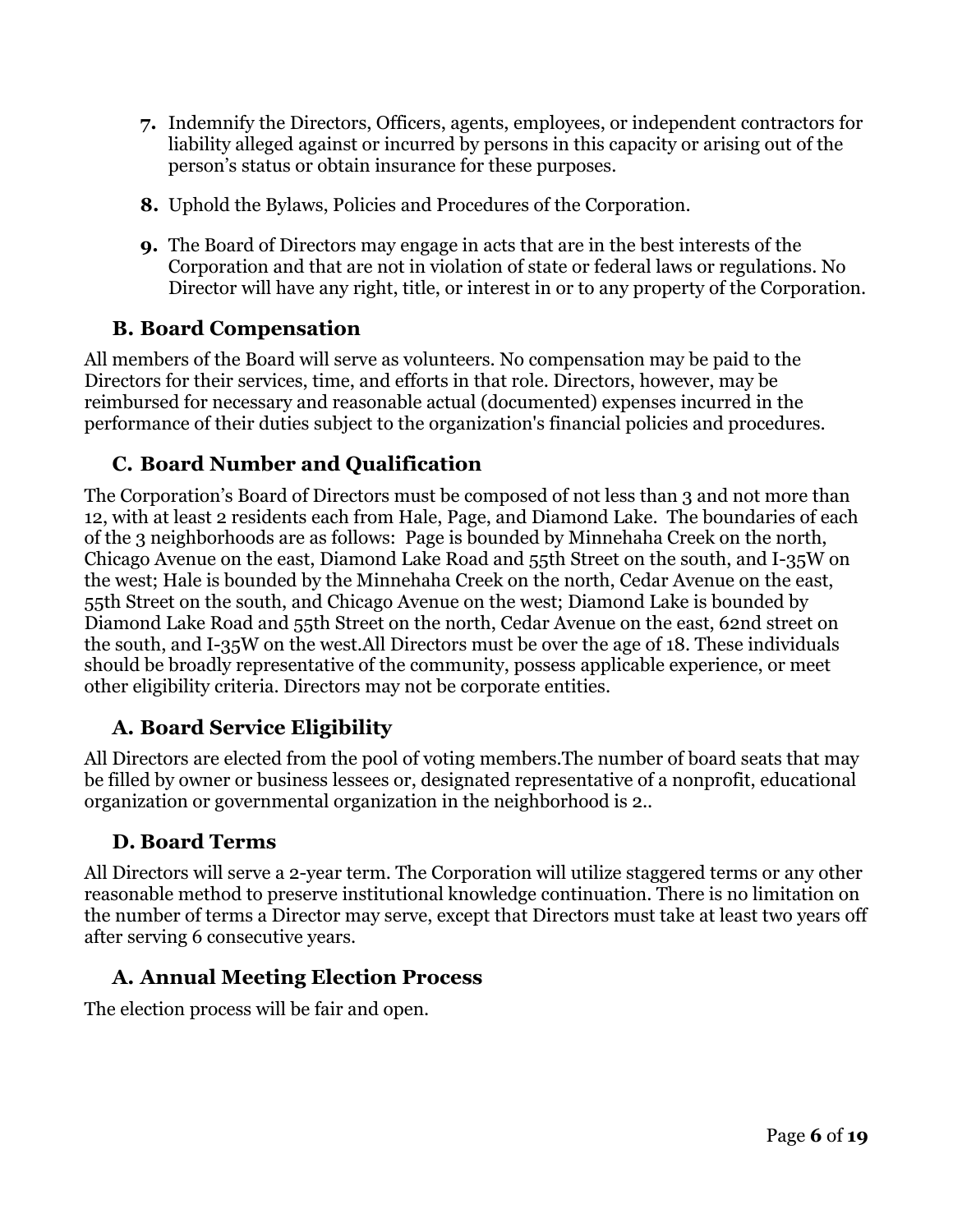- **1. Candidate Search.** The Board will publish a call for candidates in the notice of the meeting. The board will strive to recruit a number of candidates that meets or exceeds the number of vacant seats. Candidates may be identified up through and including the day of the annual meeting. The board will not endorse candidates.
- **2. Nominations Committee.** In the event a nominating committee is formed, it's chartered purpose must be limited to coordination of the process. Any review of candidate applications is limited to determining eligibility for service.
- **3. Elections.** Eligible voting members that check in to a meeting where Directors will be elected may vote for candidates, including any nominations from the floor (offered with consent of the nominee). Those candidates receiving the highest number of votes will be elected.
- **4. Verification & Seating.** If necessary, the eligibility of elected candidates may be confirmed within one week following the close of voting. Outgoing Directors retain their duties until New Directors assume their office at the next scheduled Board meeting. In the event a successful candidate is deemed ineligible, the candidate with the next highest votes will be seated instead.

### **E. Board Member Resignation**

A Director may resign at any time by giving notice to an Officer of the Board. Notice may be in any form. The resignation can be deemed effective immediately without formal acceptance by the board. If a resignation is provided with a later effective date, then the Board may fill the pending vacancy before the effective date and the new Director will be seated on the effective date and will serve out the remainder of the resigning Director's term. If less Directors will remain after the resignation than is mandated as the minimum required by these bylaws, then the resignation must not be effective until a successor is elected so the minimum number of Directors is maintained.

#### **F. Board Member Termination or Removal**

Any Director may be removed at any time with or without cause, by an affirmative vote of at least two-thirds majority of all the remaining Directors. The matter of removal is a personnel matter and may be acted upon at any meeting of the Board of Directors. The Director subject to removal may not vote on the matter. Upon removal, a successive Director may then be elected to fill the vacancy created and serve out the remainder of that term. In that case the Board will publish a call for applications, and it will vote to appoint an interim Director who will serve out the remainder of that term. Three consecutive unexcused absences from duly called Board meetings shall be cause for removal by majority vote of the Board.

#### **G. Board Vacancies**

Vacancies in the Board of Directors are filled by an interim Director selected from the general membership by a majority vote of the Board of Directors.g. The interim Director appointed will fulfil the remainder of the term for that seat.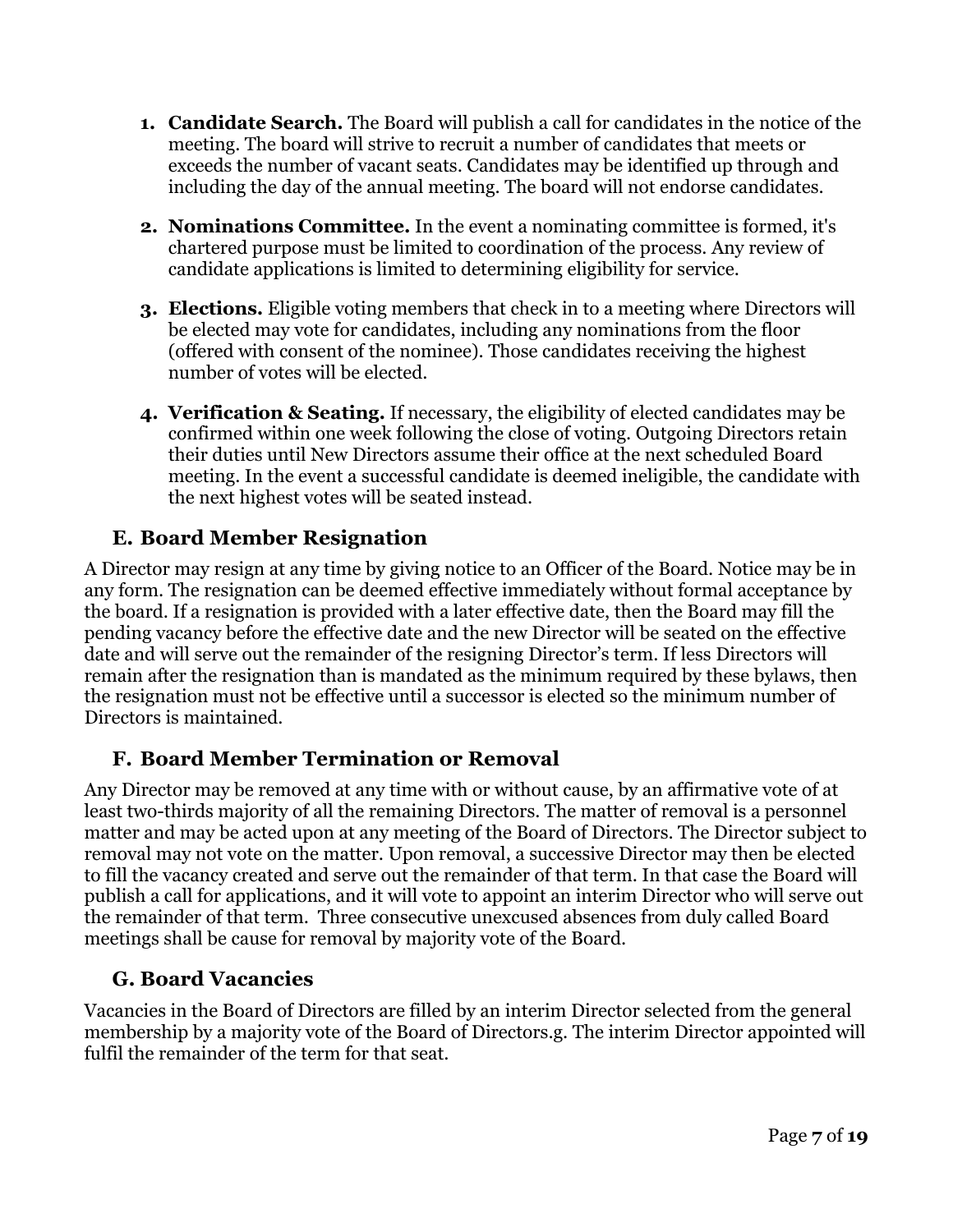### **H.Regular Board Meetings**

The board will meet routinely, on a schedule designated by the Board which meets or exceeds state nonprofit law minimum requirements. Board meetings may, but need not coincide with member meetings. Board meetings will be held in the Hale, Page, or Diamond Lake neighborhood.

### **I. Special or Emergency Board Meetings**

Special meetings of the board may be called with 24 hours' notice upon the request of the President, or by one-third of the board.

### **J. Board Meeting Notices**

All written meeting notices, including the date, time, and place of the meeting, are provided to each Director at least 5 calendar days in advance of a meeting. Notice will not be provided more than 60 calendar days in advance of a meeting. This notice may be given through any reasonable method. The board meeting schedule may be set and published to the board annually in lieu of or in addition to other notices.

Directors may waive the notice requirements. Attendance at the meeting is considered a waiver of notice requirements unless the Director objects at the beginning of the meeting that it was not properly called and does not participate in the meeting.

### **K. Board Meeting Quorum**

Unless otherwise specified in these bylaws, at all meetings of the Board of Directors, a simple majority of 51% or greater of seated Directors constitutes a quorum for the transaction of all authorized business. If 51% or greater of seated Directors are not present, no voting may occur.

### **L. Board Action / Voting**

Unless otherwise specified in these bylaws, during Board meetings, all matters are decided by a simple majority vote. There is no cumulative voting among Directors. Board members with a conflict of interest will recuse themselves from all discussion and the vote in accordance with the Corporation's Conflicts of Interest Policy. Proxy voting is not permitted. The acts of the Board are the acts of the Corporation and must be carried out.

### **M.Open Meetings**

The Corporation is a private nonprofit corporation and is not subject to open meetings law and government data practices. However, to comply with Minneapolis grant requirements, the Corporation will generally hold all of its meetings open to the public, except when a closed session is required for consideration of legal issues, personnel issues, etc. The public version of meeting minutes from a closed session will indicate that the board went into a closed session. The Corporation will maintain a record of any business decision made in a closed session but may limit access to the record to those with a legal right to be in the meeting.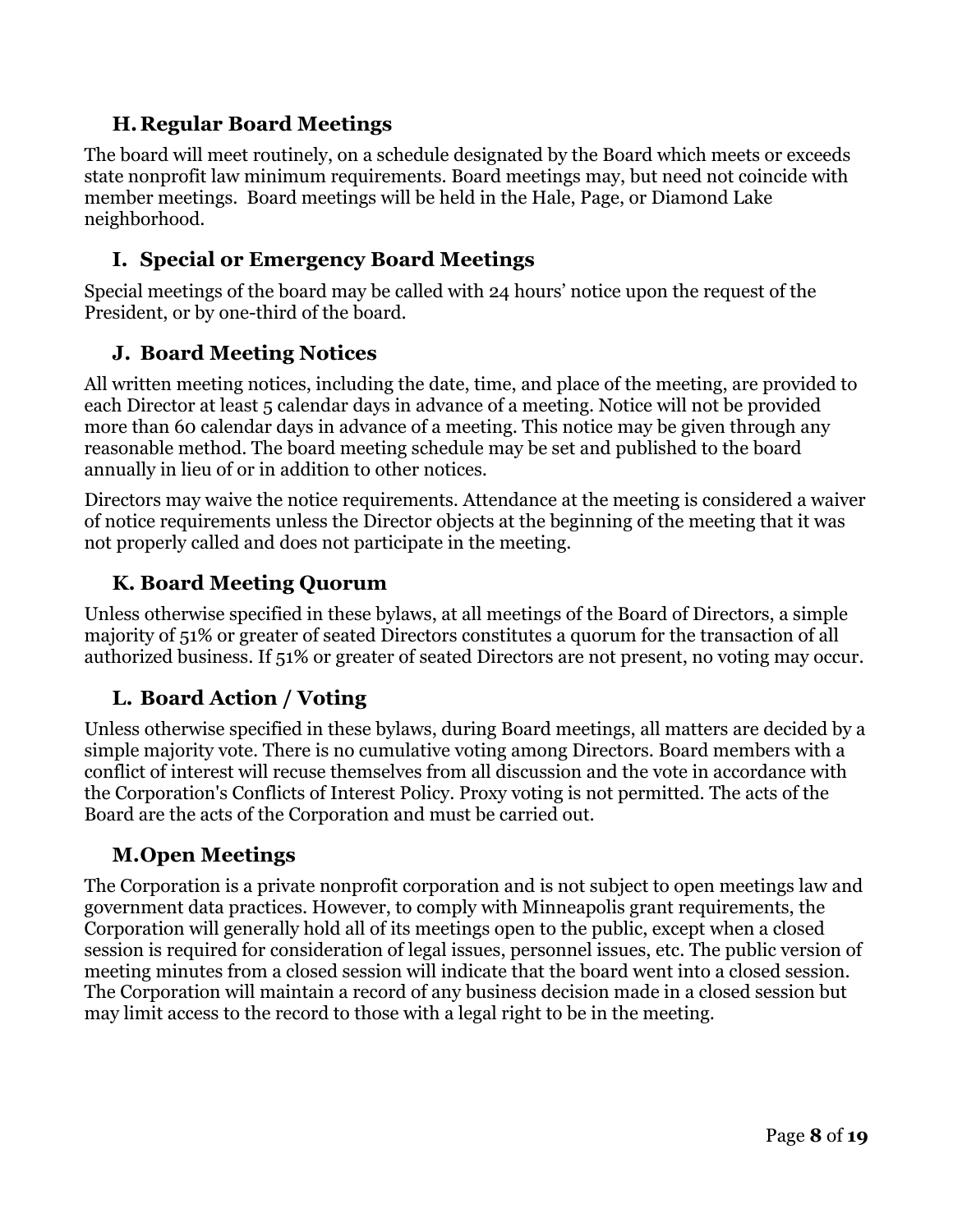### **N. Meeting Procedures**

All questions of order with respect to any meeting or action of the Corporation, its Board of Directors, or any chartered committee or task force will be resolved in any orderly manner that is deemed appropriate by the President or the committee Chair which allows for making motions and voting on business matters. The Corporation is not, however, obligated to utilize Robert's Rules of Order. Meeting minutes must be produced to create a corporate record of reports and decisions made at meetings.

### **O. Meeting Decorum**

The Corporation follows lawful and nonprofit sector best practices for conducting business meetings. The Board of Directors will exemplify, communicate, and enforce the expectation that meetings are conducted in an orderly and respectful manner. The Board of Directors reserves the right to excuse any Director, Officer, member, guest, member of the media, or audience participant exhibiting conduct that is disrespectful or disruptive to meeting proceedings. The President has the responsibility to require order in a meeting. To that end, the President has the authority to call a Director, Officer, or member to order, and exclude non-members, if necessary, to maintain an orderly meeting. The President has the authority to remove a participant from the meeting. Another Officer may act in the President's place if required.

### **P. Board Meetings by Remote Participation**

To the extent permitted by state law, meetings of the Board of Directors may occur either in part or solely through remote communication, if desired. The method of remote communication must allow all Directors in attendance to participate contemporaneously in the meeting.

### **Q. Board Written Action Without a Meeting**

Any action that could be taken at a Board meeting may instead be taken by written action, so long as the following conditions are met:

- The action is taken by a vote of the number of directors that would be required to take the same action at a meeting of the board at which all directors were present.
- The votes cast through written action must be voted on through authenticated electronic communication (defined as communication that includes information which one can reasonably identify who the sender was (for example, a known email address, phone number, certified e-signature program, etc.)).
- Once the vote is complete, all directors are given immediate notice of the text and effective date of the written action.
- Action taken under this section is effective when the vote is complete unless the action specifies a different effective date.
- Action taken under this section has the effect of a meeting vote and may be described as a meeting vote in any document.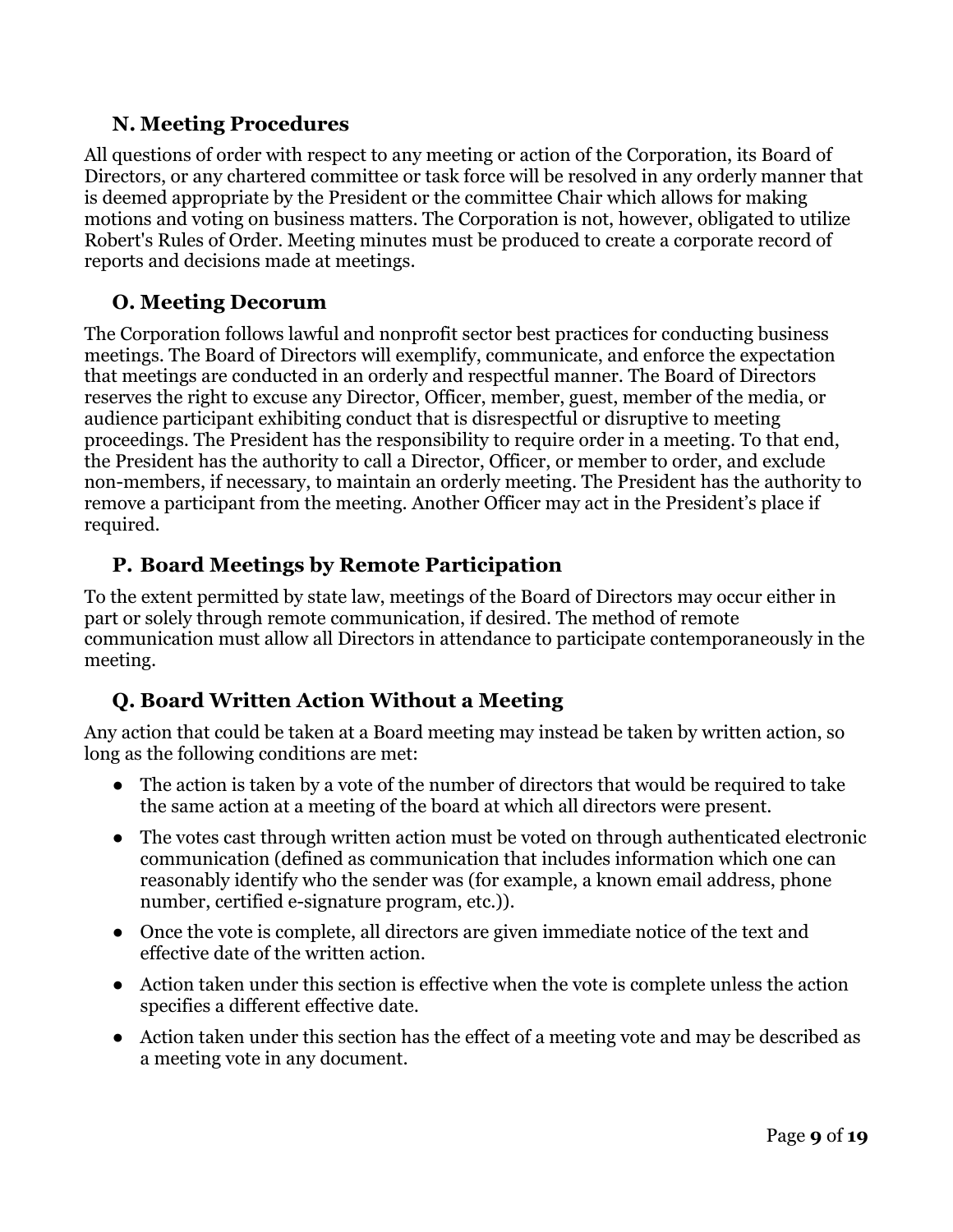### **VI. Officers**

#### **A. Election of Board Officers**

Board Officers must first also be on the Board of Directors. Officers are effectively board members with extra duties. Board Officers are volunteers and are not paid for their board service. They are elected annually from the pool of seated Directors.

A vacancy in any Board Officer position may be filled by a vote of the Board of Directors for the unexpired portion of the term. The Board of Directors also has the authority to appoint temporary acting Board Officers as may be necessary during the temporary absence or disability of serving Board Officers.

#### **B. Terms**

All Board Officers will serve a 1-year term that coincides with a portion of their term as Director. There is no limit to the number of terms an Officer may serve.

#### **C. Resignation**

An Officer may resign by giving written notice to any other Board Officer. The resignation is effective immediately and without formal acceptance when the notice is given to the Board, unless a later effective date is named in the notice. Notice may be in any form.

#### **D. Removal**

Board Officer positions are distinct from board membership. Any Officer who is removed as a Director is also automatically removed from their Officer position. However, any Officer may be removed only from their Officer position with or without cause by a vote of all remaining Directors. The matter of removal may be acted upon at any meeting of the Board of Directors. The Officer subject to removal cannot vote on the issue. After removal, another board member will be appointed to serve in an interim capacity to fill the vacancy for the remainder of the Officer term.

#### **E. Board Officers & Duties**

The principal officers of the board consist of a President, Secretary and Treasurer, and a Vice President if desired. Their duties are as follows:

- **1. President.** The President convenes regularly scheduled board meetings, presides at meetings or arranges for other Directors to preside at each meeting in the following order: Vice President (if any), Secretary, Treasurer. The President is a board member with voting rights and will vote at meetings.
- **2. Secretary.** The Secretary is responsible for assuring: 1) the corporate records of board actions are documented through meeting minutes; 2) that meeting notices and agendas are distributed in a timely manner; 3) that records are published as necessary to the members; and, generally that corporate records are maintained.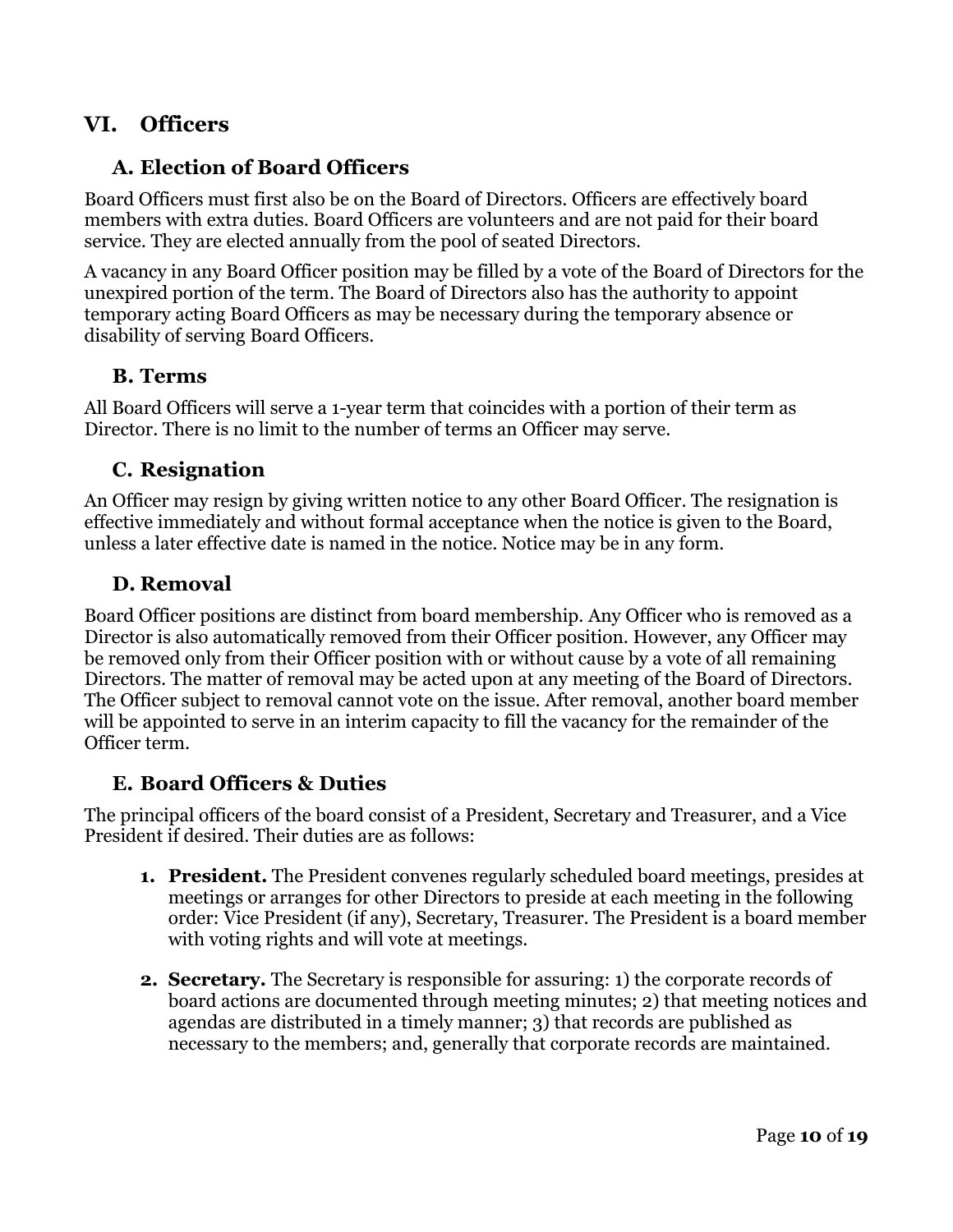- **3. Treasurer.** The Treasurer is responsible for assuring: 1) financial records and accounts are kept in a manner that meets state law, IRS and GAAP standards; 2) that the board is informed at least quarterly on the Corporation's financial position and budget-to-actual status; and 3) public facing financial data is provided and tax filings are completed in a timely manner.
- **4. Vice President.** The Vice President, if one is appointed, may chair committees or task forces on special subjects as designated by the board and may serve in the President's absence when needed.

At the discretion of the Board of Directors, other Board Officers such as Fundraising or Development Director, may be elected with duties that the Board will prescribe.

Officers also have additional duties and powers as prescribed from time to time by the Board of Directors in addition to the duties and powers described by these Bylaws.

# **VII. Committees & Task Forces**

### **A. Authority**

The Board of Directors may act through committees or ad-hoc task forces. The Board may create these groups through resolutions adopted by a vote of the Board of Directors. Each group has the duties and responsibilities granted to it from time to time by the Board. These groups are at all times subject to the control and direction of the Board. Ideally, at least one member of the committee or task force will be a Board Member. Committee members may be volunteers that are not on the board. Committees and task forces report back to the Board on a schedule determined by the Board regarding recommendations or action items on the Board's agenda.

### **B. Committees**

Committees may be standing or have an expiration date. Committees are formed by resolution adopted by a majority of the Board (for example, Finance Committee; Communications Committee; Governance Committee; Engagement Committee, etc).

Committees are formed under a detailed charter describing their purpose and duties.

#### **C. Task Forces**

Task forces are temporary work groups often made up of experts in specified areas of knowledge or practice. Task forces are small groups of people—and resources—brought together to accomplish a specific objective, with the expectation that the group will disband when the objective has been completed. Task forces are formed to address major or complex issues and projects. Often, they are formed in response to an event, whether expected or unexpected, which causes the need to acquire knowledge and respond.

### **D. Executive Committee**

The Board of Directors may (but does not need to) establish an Executive Committee to consist of the Chairs of any standing committees and the Board President. The President is the Chair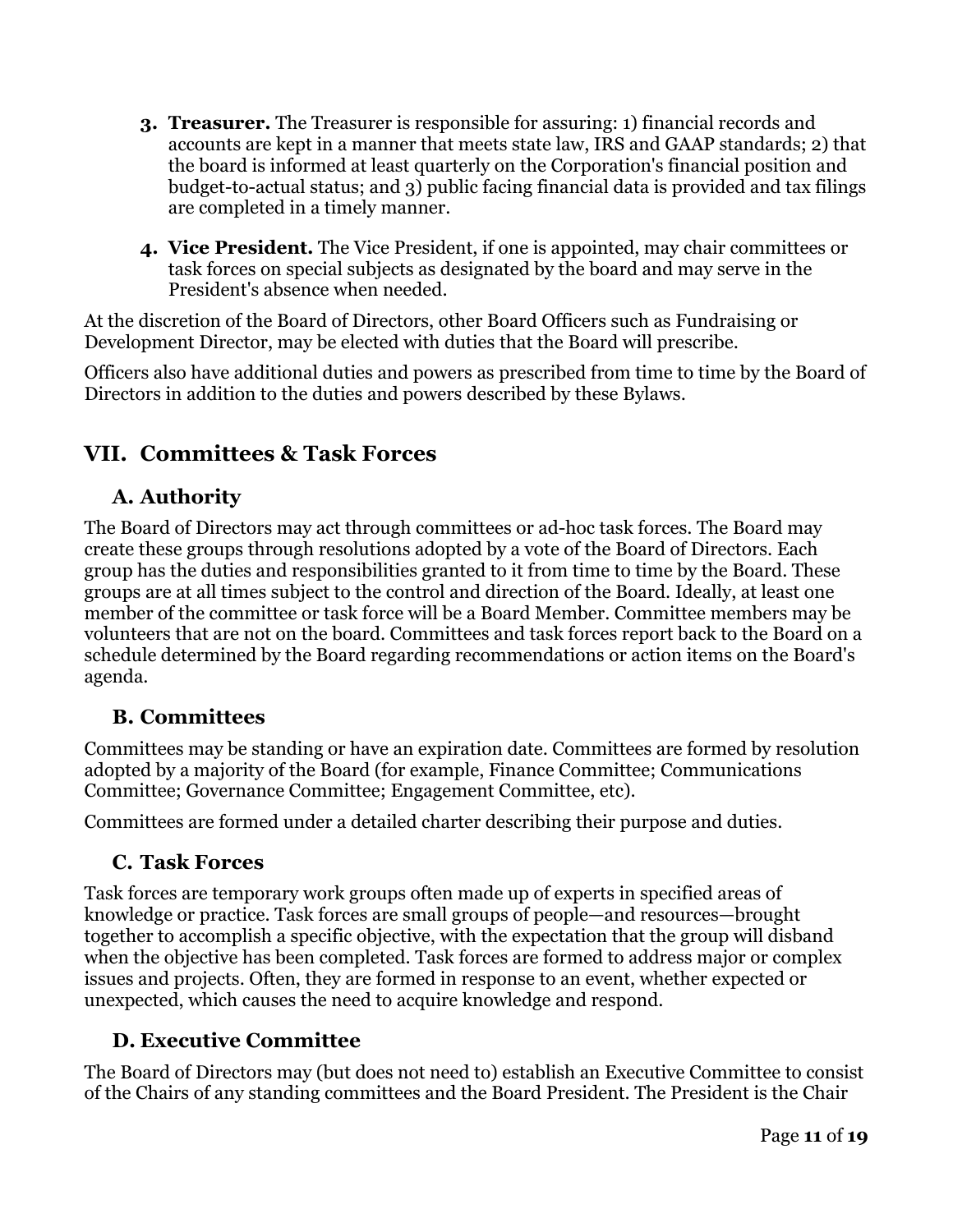of any Executive Committee. The creation of an Executive Committee does not relieve the Board of Directors of any of its responsibility. This committee is at all times subject to the direction and control of the full Board. The role of the Executive Committee, if established, is primarily to organize the agenda for each board meeting and may also supervise the Executive Director. In keeping with nonprofit sector best practices, the Executive Committee never has authority to act on behalf of the full board for any reason.

#### **E. Meetings**

Meetings of the individual committees and task forces may be held at a time and place (including by phone or virtually) as determined by a majority of the committee or task force members; by the Board President; or, by the Board of Directors. Notice of committee and task force meetings is handled under the same provisions for board meetings, including the ability to waive notice requirements. A simple majority constitutes a quorum for any committee or task force meeting. Proxy voting is not permitted. Every committee or task force will create minutes or reports of its meetings for Board review including dates, roll call information and decisions made (if any are authorized).

### **VIII. Executive Officers, Employees, & Independent Contractors**

#### **A. Designation**

The Board of Directors may select an Executive Director (whether it uses this title or another comparable title). The Executive Director will be engaged by and act as the administrative agent of the Board of Directors to administer the affairs of the Corporation and implement the policies and decisions of the Board of Directors. The Executive Director has no power or authority apart from that which is delegated to them by the Board of Directors, and the Board has the duty and responsibility to adequately monitor the actions of the Executive Director. The Executive Director is responsible for the hiring, supervision, discipline and discharge of other employees and independent contractors. The Board collectively supervises the Executive Director and will review their performance annually. The Executive Director may be a nonvoting ex officio member of any standing committees and may attend and may participate in all meetings of the Board of Directors except when matters regarding their employment and compensation are under consideration. The Executive Director may not serve as a voting member of the Board of Directors.

#### **B. Compensation**

The Corporation may pay compensation to the Executive Director, other hired officers, employees, and other independent contractors for services rendered. The amount and frequency of payments must be reasonable, determined from time to time by the Board in accordance with the Conflicts of Interest Policy, and be legally compliant with all state and federal employment, nonprofit, and other applicable laws.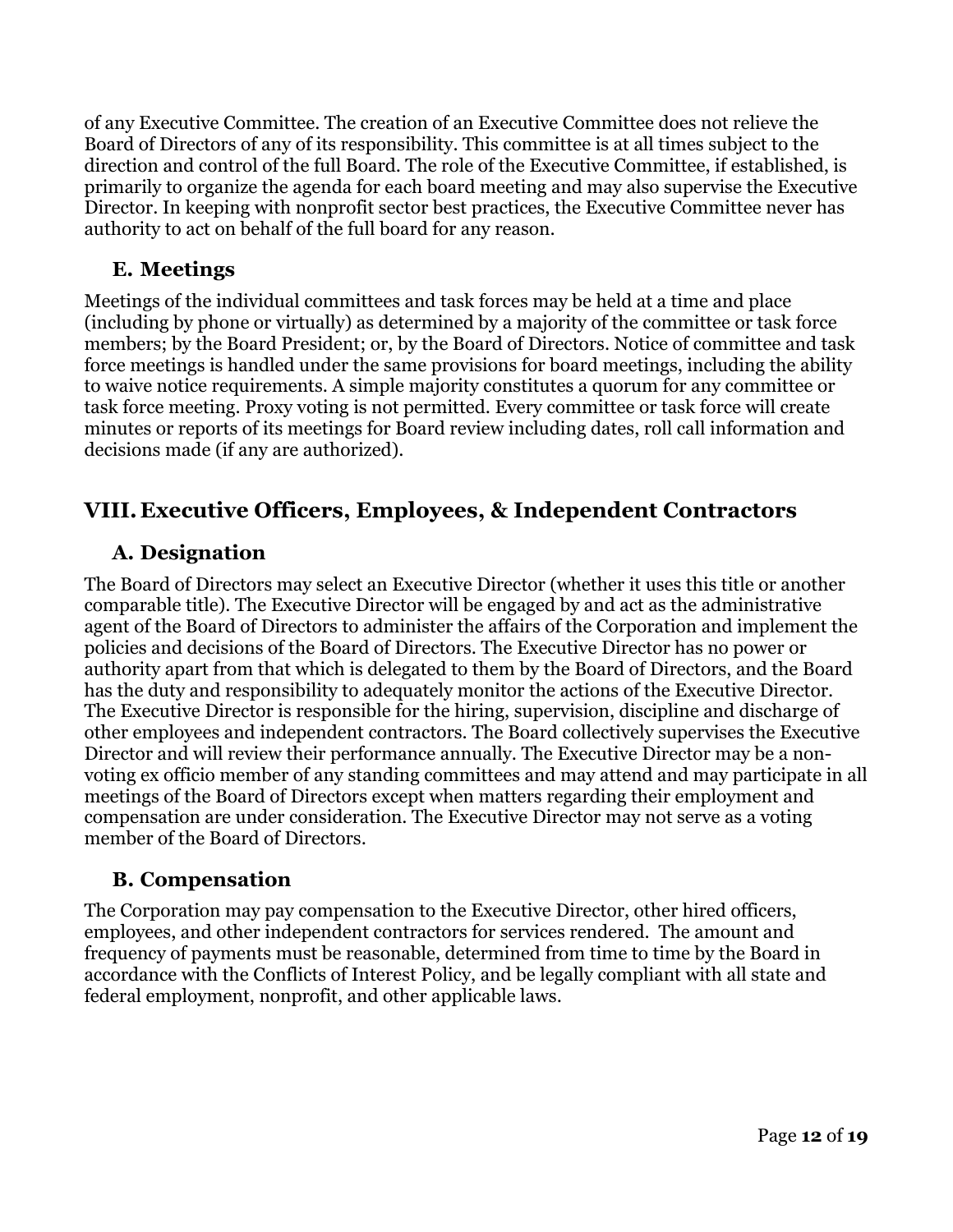### **C. Checks, Drafts, Petty Cash Fund**

The Executive Director may be authorized to provide one of the signatures on checks, drafts, or other orders of payment for the Corporation. They may also be authorized to administer a Petty Cash Fund, the size of which is designated by the Board of Directors.

#### **D. Volunteers**

The Board of Directors may establish policies and procedures to recruit, train, and utilize volunteers in the operation of its activities and fulfillment of its purpose and mission. The Corporation may maintain insurance policies to cover those serving as volunteers.

### **IX. Management Provisions**

### **A. Diversity, Equity & Inclusion**

**1.** Non-Discrimination

The Corporation will not discriminate against individuals or groups on the basis of gender, age, ethnicity, religion, creed, national origin, citizenship status, sexual orientation, gender expression, disability, marital status, income, political affiliation, or any other legally protected class in its policies, recommendations, programs, or actions.

**2.** Equal Opportunity

The Corporation will strive to be an equal opportunity employer and will adopt equal opportunity employment policies that comply with state and local requirements.

**3.** Diversity, Equity & Inclusion

The Corporation will foster principles of diversity, equity, and inclusion in its mission-driven work. This includes fostering diversity, equity, and inclusion in the organization's policies and procedures; in the election of its corporate directors; in the hiring and advancement of its staff; and in all of its programmatic activities.

#### **B. Financial Year**

The accounting year of the Corporation begins on June 1 and ends on May 31.

#### **C. Annual Budget & Financial Information**

The Board will consider programmatic goals and financial objectives in planning for the annual budget. The Board must review and adopt the budget annually. During the financial year, expenditures must be within budget, unless the budget is revised with Board approval as required by the financial policies and procedures. Financial reports are required to be submitted to and reviewed by the full Board no less than quarterly. At minimum, the Board will regularly review the Corporation's: income statement, balance sheet, and budget to actual reports. At minimum, the Board will review annually, the annual financial report, any audit reports, and IRS 990 information return.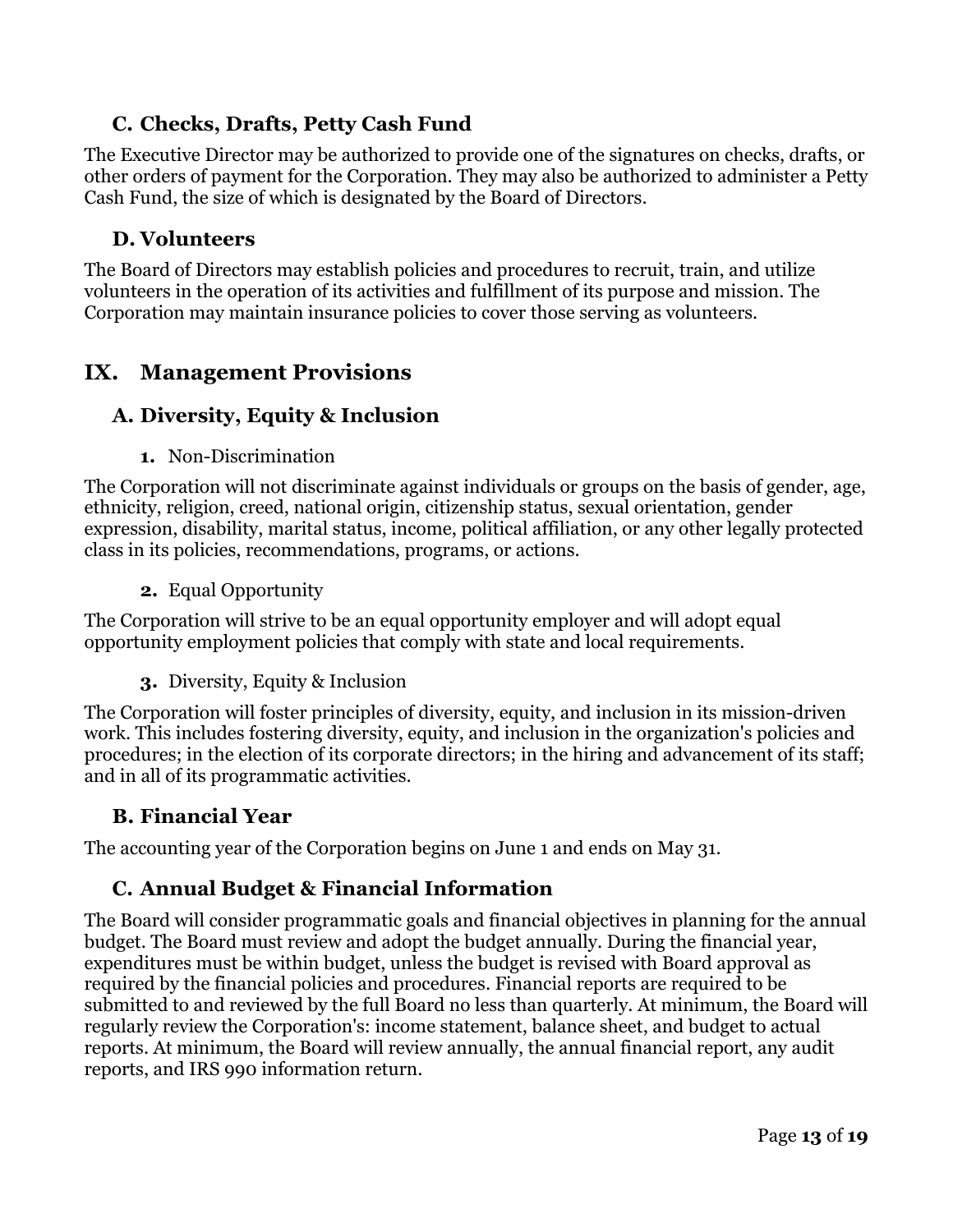#### **D. Accounts**

- **1.** The Corporation will maintain appropriate checking, savings, or other accounts at a reputable bank or financial institution under the name of the Corporation.
- **2.** Any Officer of the Corporation or the Executive Director may be authorized by board resolution to act as signatories on all corporate accounts. The Corporation financial accounts. Corporation will at all times have at least two signatories on every bank account or financial account.
- **3.** All money raised in the Corporation's name must be deposited in corporate accounts as charitable assets and used for charitable purposes according to State and Federal fundraising laws and rules.

#### **E. Registered Office**

The registered office of the Corporation is the place designated in the Articles of Incorporation as the registered office. The Corporation may change its registered office in accordance with state law. The corporate records are stored at the registered office or in an electronic file storage system.

#### **F. Other Offices**

The Corporation may maintain offices or places of business other than the registered office and mailing address on file with its home state.

#### **G. Records**

The Corporation will keep at the registered office address or in an online filing system correct and complete copies of its articles and bylaws; accounting records; and, the meeting minutes of its board, committees, and task forces for the last six years.

In the spirit of nonprofit transparency and accountability, the organization will make available upon request copies of reviewed and approved meeting minutes and its annual financial reports or IRS form 990s. These records may also be published online to its public website or other social media platform.

#### **H. Inspection**

A voting member or Director may inspect all records described in the section above, either in person or by agent or attorney, for any proper purpose at any reasonable time. A proper purpose is one reasonably related to the person's interest as a member or Director of the corporation.

Upon request the Corporation will give a voting member or Director who requests it a financial statement (i.e., consolidated financial statements, or income statement and balance sheet, etc.) for the last annual accounting period and a balance sheet with a summary of its assets and liabilities as of the closing date of the last quarterly accounting period.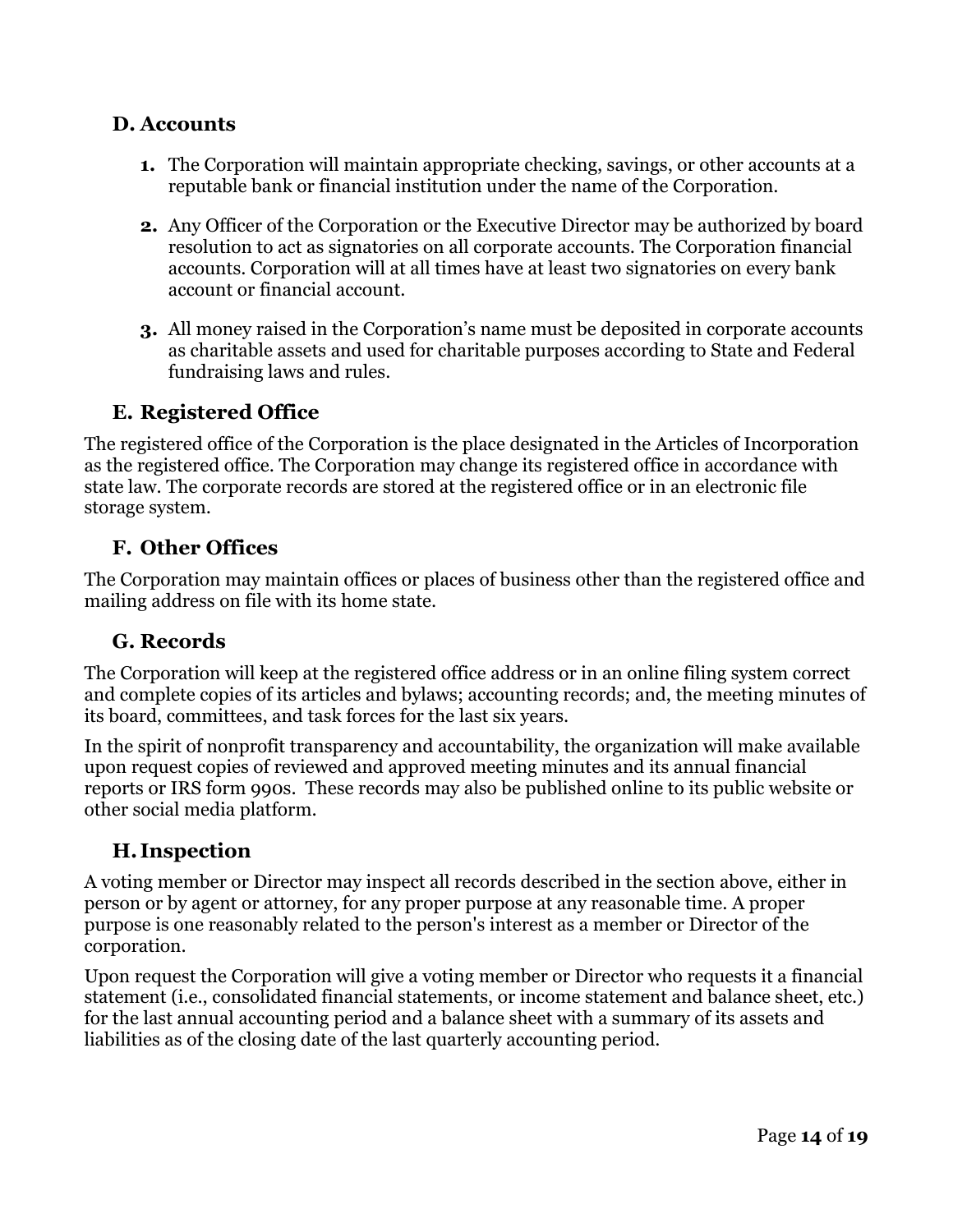### **I. Ownership of Intangible Assets**

From time-to-time accounts will be established on behalf of the Corporation for third party services such as web domains, web services, software services, donor or member lists, etc. All accounts of this nature are assets of the Corporation and should be opened in the name of the Corporation whenever possible. If ownership cannot be established in the name of the Corporation, the individual must grant secondary authority whenever possible or share account information and log in credentials to the Corporation's designee to preserve right of access to these assets and accounts.

### **J. Legal Instruments**

All contracts, agreements, and other legal instruments executed by the Corporation must be issued in the name of the Corporation, not the individual name of a Director or Officer, employee, etc. The Board may establish internal controls or policies which control the number of officers required to sign legal instruments.

Legal instruments must only be signed after proper consideration and approval by the full Board or those with delegated authority (for example, the Executive Director). In the event a legal instrument is not properly approved, then the individual signing the agreement may be considered personally liable.

### **K. Loans**

Loans and other debts are not permitted without authorization of the Board of Directors (or those with delegated authority) specifically authorizing the loan or debt. All loans and debts for the Corporation must comply with state laws governing nonprofits.

### **L. Periodic Reviews**

Periodic reviews are conducted to ensure the Corporation operates in a manner consistent with its charitable purposes; that it files all required paperwork; and, does not engage in activities that could jeopardize its tax-exempt status. The periodic reviews will, at a minimum, include the following subjects:

- **1.** Whether compensation arrangements and benefits and vendor payments are reasonable, based on competent survey information, and the result of arm's length bargaining;
- **2.** Whether partnerships, joint ventures, and arrangements with management organizations conform to the Corporation's written policies, are properly recorded, reflect reasonable investment or payments for goods and services, further charitable purposes and do not result in private inurement, impermissible private benefit or in an excess benefit transaction;
- **3.** Whether the Corporation is properly filing annual paperwork with the IRS (including the Form 990) and certain state agencies for charitable solicitation registration; corporate entity registration; unemployment insurance; sales tax revenue reporting; income tax reporting; or social security administration, etc.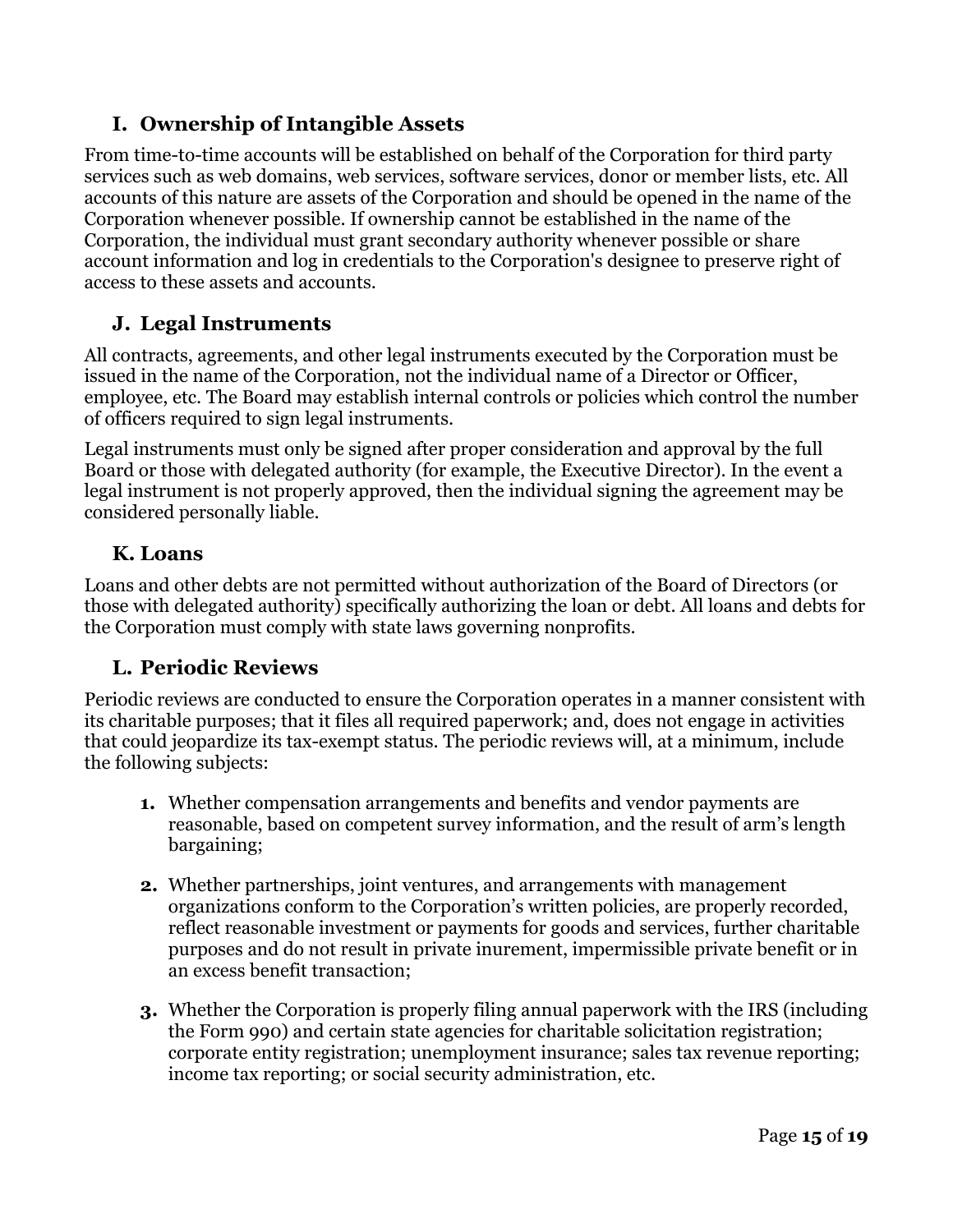**4.** Whether the Corporation is compliant with state and federal fundraising regulations and industry best practices.

#### **M.Affiliations**

The Corporation may maintain professional affiliations that benefit and strengthen the organization and its capacity to fulfill its mission.

### **N. Policies and Procedures**

In compliance with the City of Minneapolis grant funding requirements the Board will adopt the following policies and procedures (and review them on a regular basis):

- Financial and internal controls policies
- Conflicts of interest
- Personnel policies and procedures (i.e. an employee handbook or contractor handbook)
- Equal opportunity employment / affirmative action policy
- ADA policy and procedure
- Language access policy
- Audit policy
- Equitable engagement plan
- Board development & training policy
- Member grievance policy

The Board of Directors may also establish policies and procedures to follow best practices or regulations in the nonprofit sector:

- Records retention policy
- Expense reimbursement policy
- Gift acceptance policy
- Volunteer management
- Donor privacy policy
- Regarding other topics as reasonable and necessary

# **X. Amending the Articles of Incorporation and Bylaws**

The Corporation has the power to amend the Articles of Incorporation and Bylaws. Subject to restrictions imposed by state statutes, amendments to the Articles and Bylaws must be approved by the affirmative vote of the Board at a properly called meeting.

Amendments may also be proposed by a petition of at least 25 members. Any petition for amendment must state the text of the amendment and contain the signatures of 25 eligible members. Petitions received will be voted on at a regularly scheduled board meeting not to exceed 120 days from receipt of the petition. The Board will publish the proposed amendment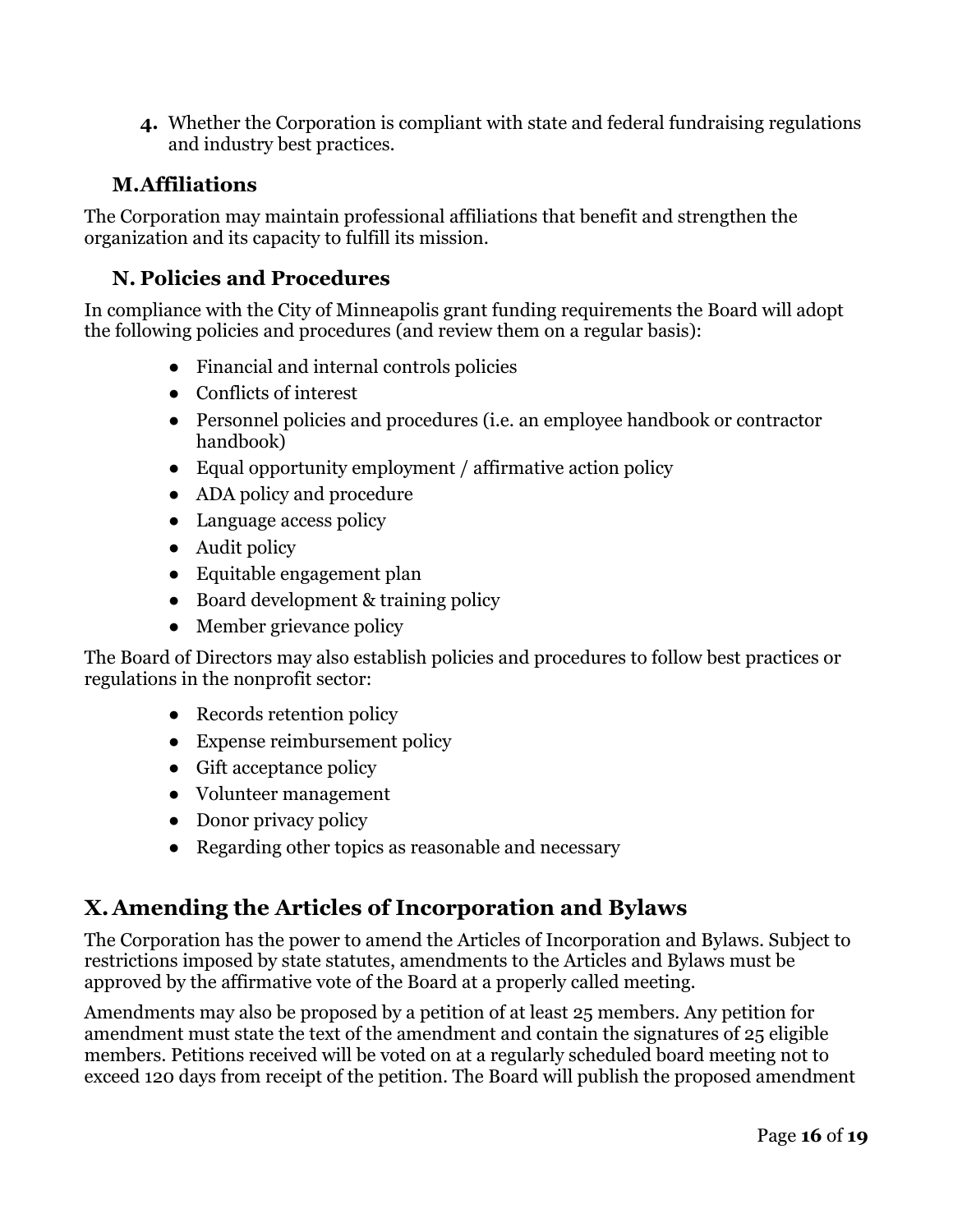online in advance of the meeting. A petitioned amendment may be approved by a two-thirds vote of the active Directors in a roll-call vote.

#### **Certification**

These Bylaws were approved at a properly conducted meeting of the Board of Directors of Corporation by a majority vote.

 $\_$  , and the set of the set of the set of the set of the set of the set of the set of the set of the set of the set of the set of the set of the set of the set of the set of the set of the set of the set of the set of th

Secretary Date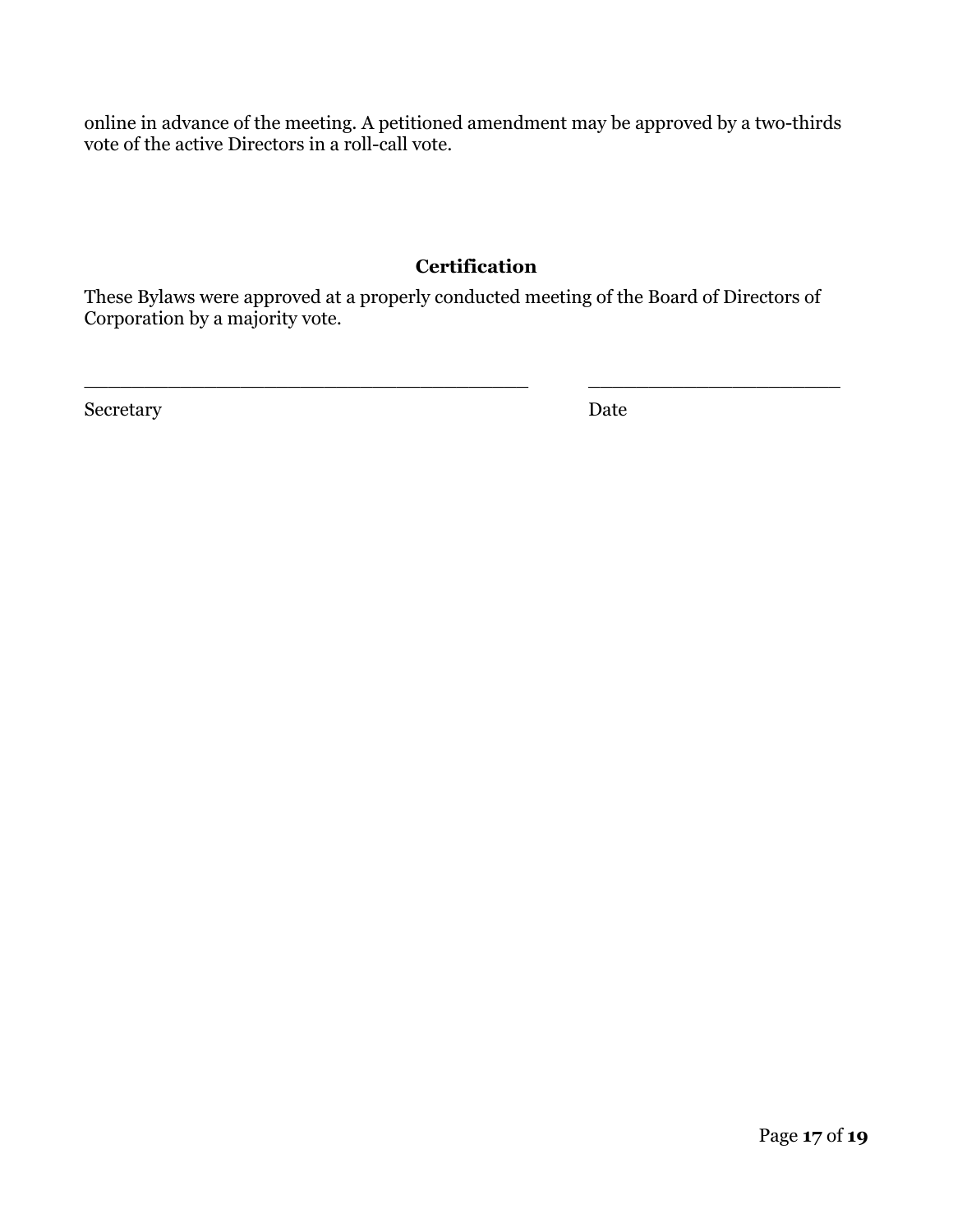#### DIRECTIONS: The Index is a special feature in Word it reads the headings and creates the index.

#### **NOTE: IF YOU PUT THIS DOCUMENT IN GOOGLE DOCS YOU WILL DESTROY THE FORMATTING OF ALL HEADINGS AND THE INDEX**

Made changes to your headings? No problem, just update this table so your index is correct. Take the following steps:

1. Hover your mouse anywhere over the index

2. Right click

3. Choose "Update Field"

3. Choose Update Field<br>(if given another option, choose "Entire Table" not "page numbers only")

Voila! You have a correct and very useful Index!

#### **INDEX**

- **I.** 1
- **II.** 1
- **III.** 1
- **IV.** 1

| A. Eligibility for Membership             | 1                        |
|-------------------------------------------|--------------------------|
| <b>B. Member Dues / Fees</b>              | 2                        |
| <b>C. Rights of Members</b>               | $\overline{\mathbf{c}}$  |
| D. Members Not Financially Obligated      | $\overline{\mathbf{2}}$  |
| <b>E. Membership Duration</b>             | $\overline{\mathbf{2}}$  |
| F. Membership Non-transferable            | 2                        |
| <b>G. Membership Termination</b>          | 2                        |
| H. Member Grievance Procedure             | $\overline{\mathbf{2}}$  |
| <b>I. Meetings of Voting Members</b>      | 3                        |
| V. 5                                      |                          |
| <b>A. Board Governing Powers</b>          | $\overline{\mathcal{A}}$ |
| <b>B. Board Compensation</b>              | 5                        |
| <b>C. Board Number and Qualification</b>  | $\overline{\mathbf{5}}$  |
| D. Board Service Eligibility              | $\overline{\mathbf{5}}$  |
| <b>E. Board Terms</b>                     | $\overline{\mathbf{5}}$  |
| <b>F. Annual Meeting Election Process</b> | 6                        |
| <b>G. Board Member Resignation</b>        | 6                        |
| H. Board Member Termination or Removal    | 6                        |
| <b>I. Board Vacancies</b>                 | 6                        |
| <b>J. Regular Board Meetings</b>          | 7                        |
| K. Special or Emergency Board Meetings    | 7                        |
| <b>L. Board Meeting Notices</b>           | 7                        |
| <b>M. Board Meeting Quorum</b>            | 7                        |
| N. Board Action / Voting                  | 7                        |
| <b>O. Open Meetings</b>                   | 7                        |
| <b>P. Meeting Procedures</b>              |                          |
| Q. Meeting Decorum                        | $\frac{7}{8}$            |
| R. Board Meetings by Remote Participation | 8                        |
| S. Board Written Action Without a Meeting | 8                        |
|                                           |                          |